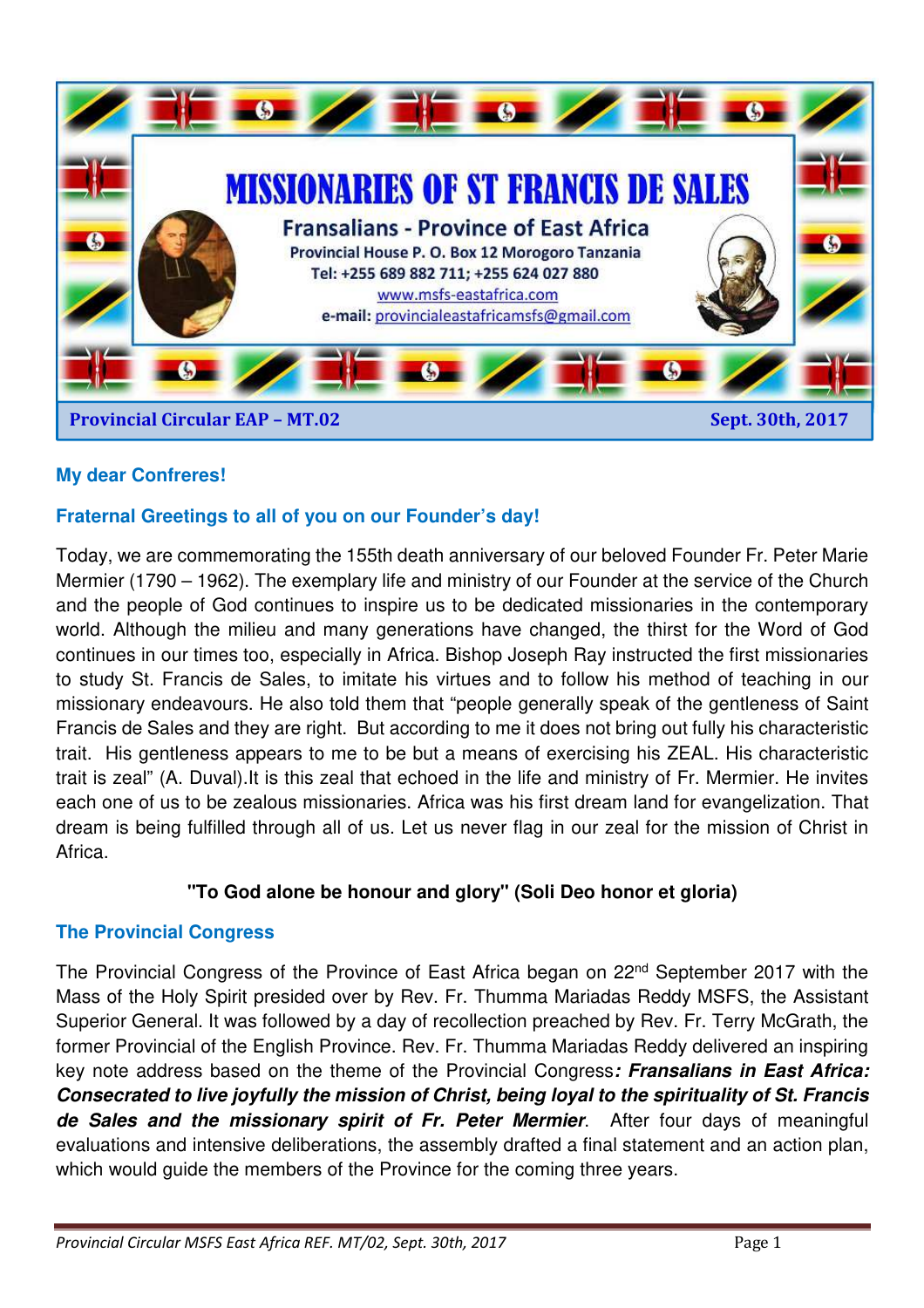

The Provincial Congress came to an end on 26<sup>th</sup> September with the celebration of the Holy Eucharist presided over by His Grace Most Rev. Dr. Josephat Lebulu, the Archbishop of Arusha. He thanked and appreciated the Fransalians for the great work they do in East Africa. I sincerely thank the staff and students of Lumen Christi Institute for hosting the Provincial Congress.

# **The Provincial Curia**

The Provincial Congress elected the following confreres to the Provincial Curia:

- Fr. Jacob Thekkekara **Admonitor and PCIC for Education**
- Fr. Thomas Kochuparampil PCIC for Mission
- 
- Fr. Thomas Kochalumchuvattil PCIC for Formation
- Fr. Jose Eriyanickal **Provincial Bursar**

Hearty Congratulations to the new Provincial Curia.

- 
- Fr. Kurian Kollapallil **FR. Australian Here** PCIC for Social and Innovative Ministries

# **New Priests**

# **Jonathan Muema**



Rev. Fr. Jonathan Muema was born on 11.12.1986. He is the son of Mr. Sebastian Mutunga and the late Ruth Ndinda from Wimboo village, Kenya. After completing his Primary and Secondary school studies, he joined Fransalian Aspirancy House at Ndagani, Kenya. He did his Novitiate (2008 – 2009) at Fransalianum Kibaha, Tanzania and made his first profession on 10<sup>th</sup> July 2009. He did his Regeny (Pastoral Year) at Ipuli SFS Children's Home in Tabora (2009 – 2010). He completed his Philosophy course at Lumen Christi Institute, Arusha (2010 – 2013) and his Theology in Jordan University, Morogoro (2013 – 2017). He made his Final Profession on 23rd August, 2016 and was ordained a

Deacon by His Lordship, Bishop Telesphore Mkude on 15<sup>th</sup> October 2016. He was ordained a Priest on 20<sup>th</sup> July 2017 by the Archbishop Anthony Muheria of Nyeri.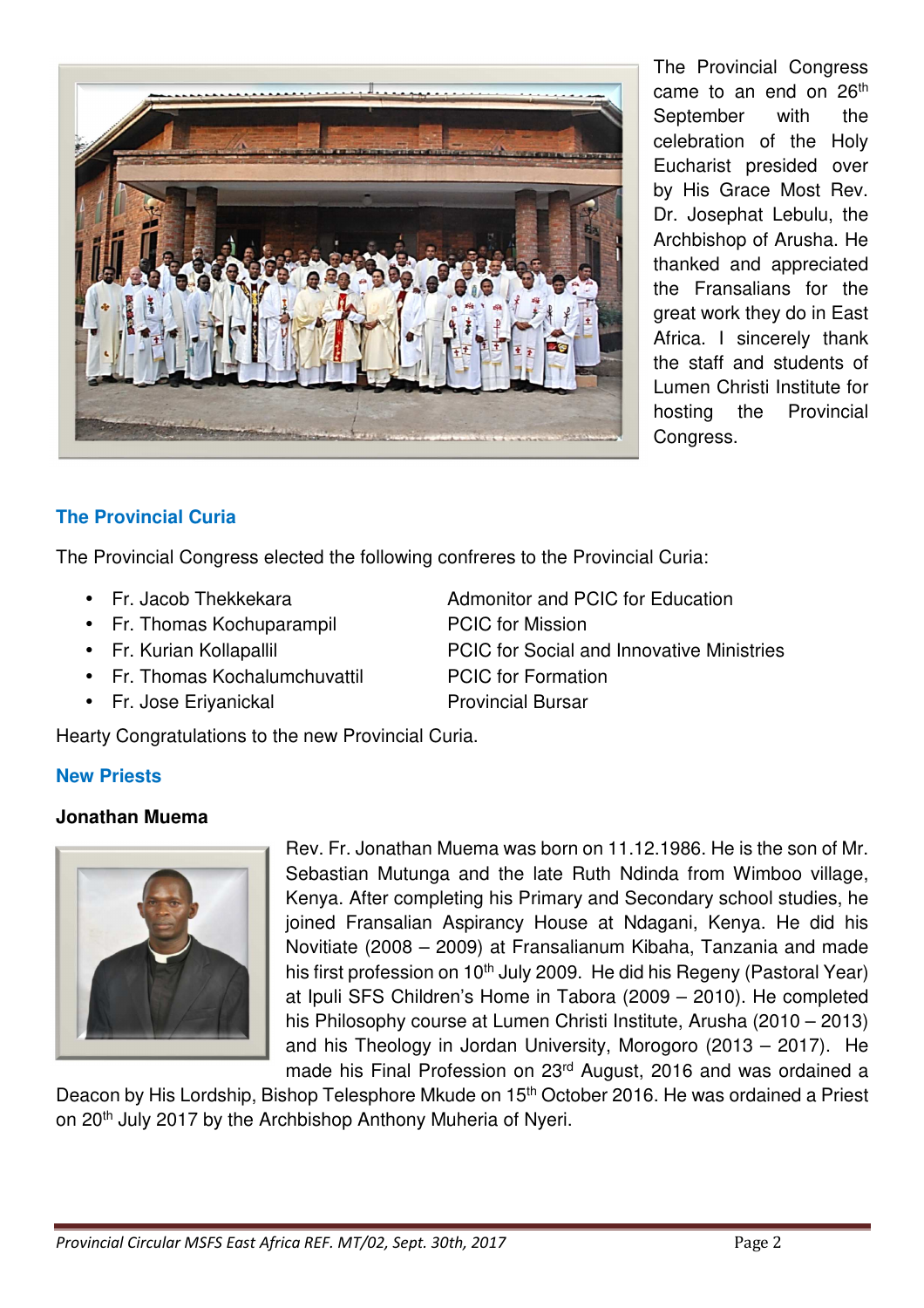#### **Amal Paul Neerolickal**



Rev. Fr. Amal Paul Neerolickal MSFS, was born on May 04, 1986 at Arakuzha, Ernakulam District, Kerala, India. His parents are Mr. Paul Joseph and Ms Daisy Paul. Having completed his primary and high school education he joined the Carmelite seminary at Karukidam (Carmel Nivas) where he completed his initial formation and his higher secondary. (2002-2005). He finished his philosophical studies from Calvary Philosophical College, Thrissur (2006-2009). He joined the MSFS East Africa Province in 2010 and did one year of probation in SFS Junior Seminary Kihonda, Morogoro (2010-2011). He did his pre novitiate at Tejas Vidya Peeta and Canonical Novitiate at Sneha Joythi

MSFS Ashram Makiyad (2011-2012). He made his first profession on 31<sup>st</sup> of May 2012. He had his regency at the Fransalian Community in Ipuli, Tabora (2012-2013) and his Theological studies from Jordan University, Morogoro (2013-2017). He made his perpetual profession on August 23, 2016. He was ordained a Deacon on October 15, 2016 by His Lordship Telesphore Mkude. He was ordained a priest on 22<sup>nd</sup> July in his home Parish by Rt. Rev. George Madathikandathil, the Bishop of Kothamangalam.

#### **Lawrence Ssebowa**



Rev. Fr. Lawrence Sebowa MSFS was born on 24th September 1985 at Kawolo, Buikwe district, Uganda in the family of Mr. and Mrs. Kaddu John. After having completed his Primary and Secondary school studies, he joined the Fransalian seminary at Ndagani, Kenya in 2007. He did his Novitiate (2008 – 2009) at Fransalianum Kibaha, Tanzania and made his first profession on 10th July 2009. Immediately after his novitiate Rev. Fr. Lawrence did his regency (Pastoral year) at St. Francis de Sales Junior Seminary Morogoro, Tanzania in 2009-2010. After his regency, he studied Philosophy at Lumen Christi Institute, Arusha, Tanzania from 2010 to 2013. He did his Theological studies at Jordan University, Morogoro Tanzania (2013 – 2017). He made his perpetual profession on 23rd August 2016 at Lumen Christi Institute Maji ya Chai, Arusha. Lawrence Sebowa was ordained a Deacon on 15th October

2016 at Jordan University Chapel Morogoro Tanzania by the Rt. Rev. Telesphor Mkude the Bishop of Morogoro. He was ordained a Priest on 29th July 2017 at Lugazi Mary Queen of Peace cathedral by the Rt. Rev. Christopher Kakooza the Bishop of Lugazi Diocese.

#### **Kisegerwa Ibrahim Musajja**



Rev. Fr. Kisegerwa Ibrahim Musajja MSFS was born on 03.09.1977. He is the son of Mr. Kafeero Athanasius and Mrs. Anna Iko Kafeero of Kigasa village, Masaka, Uganda. After his secondary school and Diploma in Building and Civil Engineering, he joined Fransalian Aspirancy house Ndagani (2007 – 2008). He did his Novitiate at Fransalianum-Kibaha (2008 – 2009) and made his First Profession, on 10th July 2010. He did his Regency at the Mother of Compassion Parish Mji Mpya-relini, Dar es Salaam from 12th August 2009 to 13th July 2010.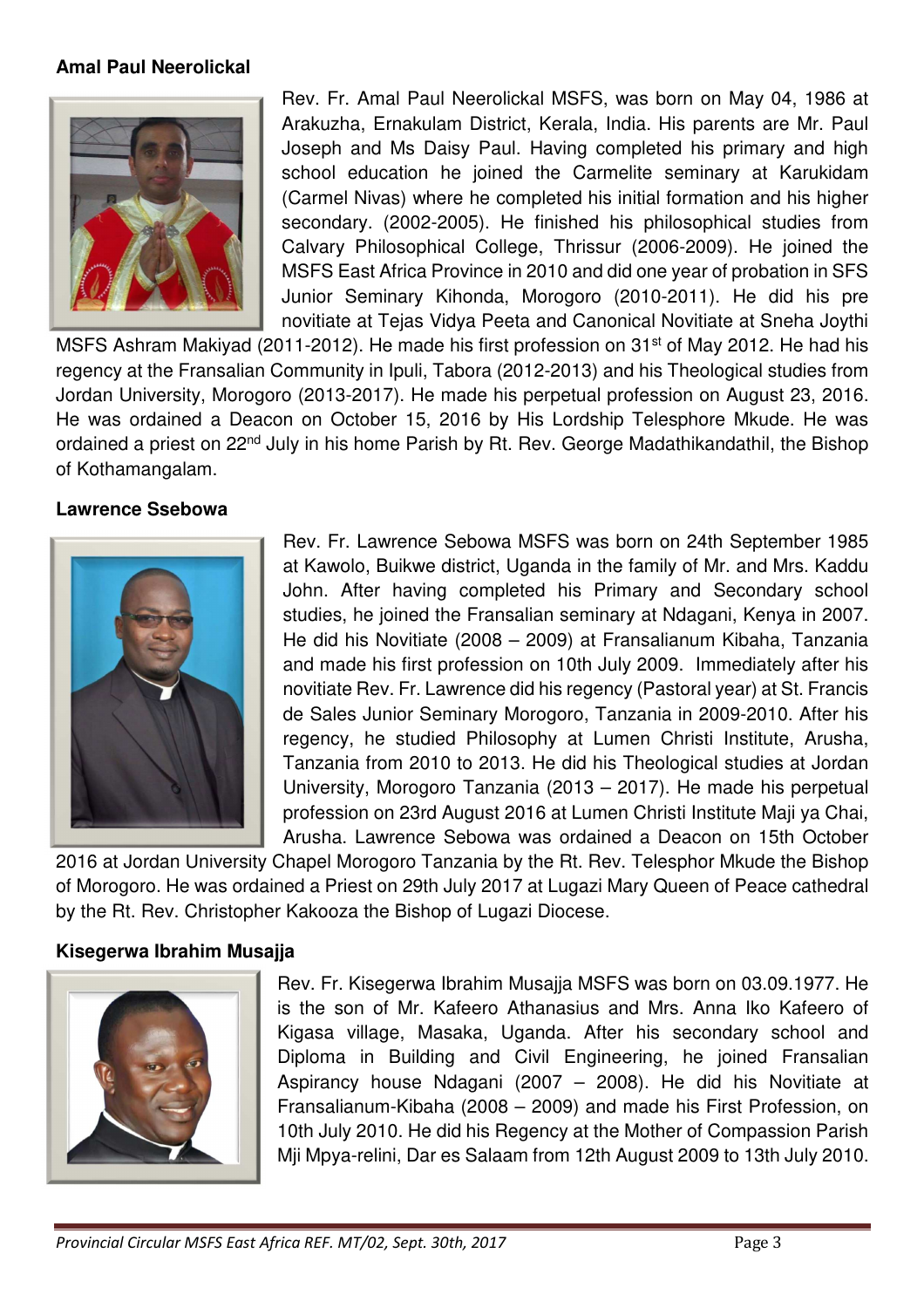He had his Philosophical studies at Lumen Christi Institute (LCI) Arusha (2010 – 2013) and Theological studies, at (JUCO) Jordan University from 2013–2017. He made his perpetual profession on 23rd August 2016. He was ordained a Deacon on 15th October 2016 by His Lordship Rt. Rev. Telesphore Mkude, Bishop of Morogoro and was ordained a priest on 5th of August 2017, at Christ the King cathedral by His Lordship Rt. Rev. John Baptist Kaggwa, the Bishop of Masaka.

# **Gerald Mabiriizi**



Rev. Fr. Gerald Mabiriizi MSFS was born on 27th April 1981. His parents are the late Joseph-Anthony Ssekalembe and the late Restetuta Nabulya in Bukulula, Masaka. After having completed his Diploma in Education, he joined Fransalian Aspirancy house Ndagani, Kenya (2007 -2008). He did his Novitiate at Fransalianum Kibaha Tanzania from 2008-2009 and made his first profession on July 10th 2009. He did his Pastoral year at St. Francis de Sales Integrated Primary School Katani Kenya from 2009-2010. He did his Philosophical Studies

at Lumen Christi Institute (2010-2013) and Theological studies at Jordan University Morogoro (2013 – 2017). He made his final Profession on 23rd August 2016. He was ordained a Deacon on 15th October at Jordan University Chapel by his Lordship Bishop Telesphore Mkude of Morogoro Diocese. He was ordained a priest on 12th of August 2017 by His Grace Most Rev. Cyprian Kizito Lwanga, Archbishop of Kampala.

### **Holy Pilgrimage and the Parish Feast of Lububu**

The Holy Pilgrimage (Hija Takatifu) to the Salvation Hill and the Parish Feast of Our Lady of Grace Parish, Lububu were celebrated on 16th and 17th of September 2017. The celebration was well organized and arranged by the parish community under the guidance of the priests, sisters and members of the parish council. Over 2000 pilgrims participated in the procession from the parish church to the Salvation Hill and in the Holy Eucharist there on the day of Hija Takatifu and



over 1000 faithful participated on the next day during the celebration of the parish feast. Various sacraments (88 baptisms, 73 first communions and 81 confirmations) were celebrated. The presence of pilgrims from in and out of parish and especially the 200 or more pilgrims who came walking more than 20 kms. from Bukene Parish added a new dimension to the pilgrimage this year. It was a powerful witness to all the pilgrims on the day of Hija Takatifu. The presence of Rev. Fr. Mathew Thazhathukunnel, the provincial of East Africa Province, Rev. Fr. Faustine Rwuchungura, the parish priest of the Cathedral Parish and the Vicar General of the Archdiocese of Tabora, who was also the main celebrant of the solemn Eucharist, added solemnity and joy to the celebrations. The meaningful and spiritual celebrations conducted on these days, were a great witness to the Christians and the non-Christians alike in faith formation.

(Reported by Fr. Francis Kallikatt MSFS)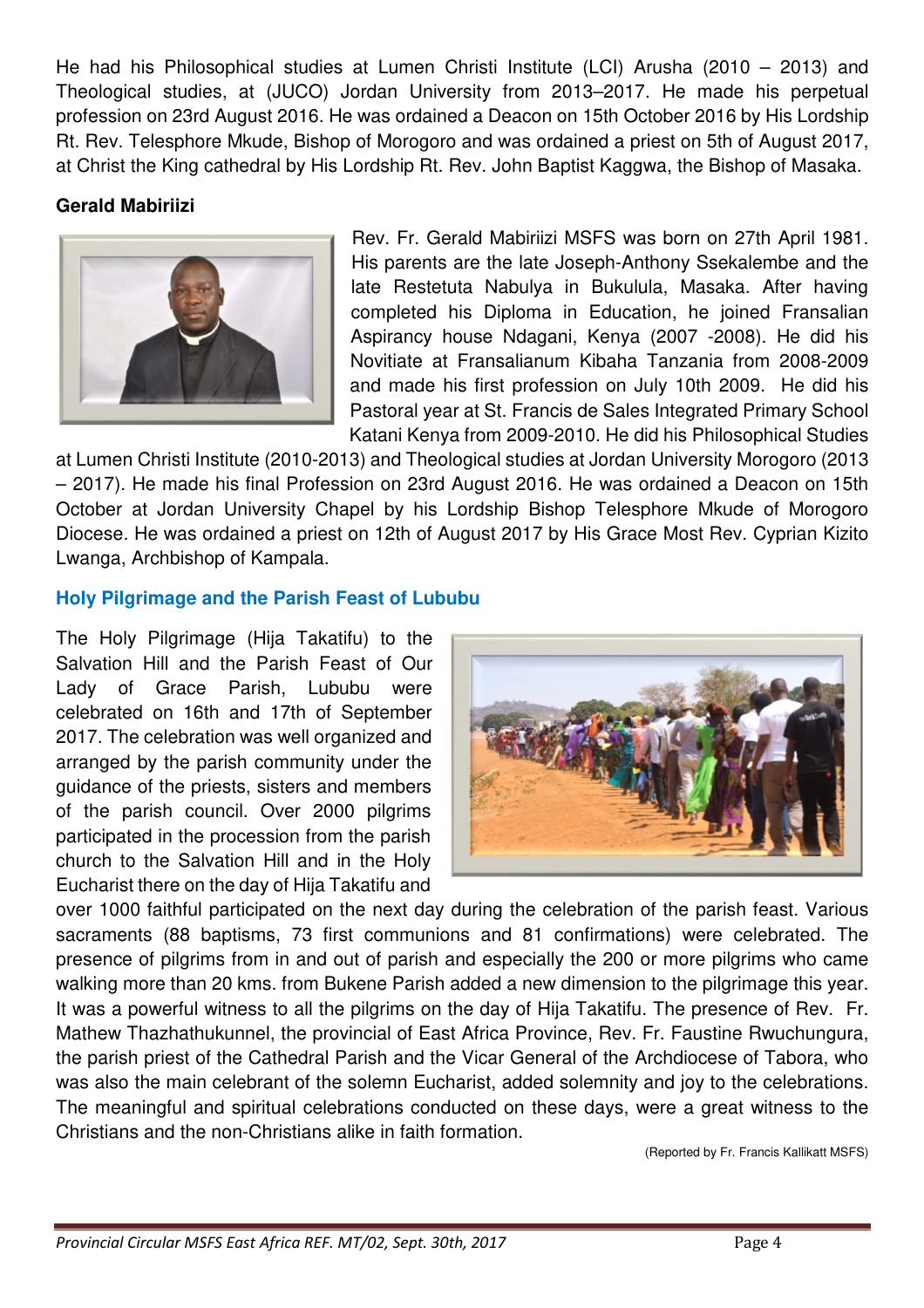### **The Blessing of the New Presbytery at Maji ya Chai**



The 2nd of August 2017 became a memorable day in the history of St.Stephan's Church at Maji ya Chai as His Grace Most Rev. Dr. Josephat Lebulu, the Archbishop of Arusha, blessed the new Presbytery and administered the sacrament of Confirmation to 88 children on that day. The Holy Eucharistic Celebration commenced with an angelic procession by children to the accompaniment of divine melodies by the choir. His Grace presided over the Holy Eucharist. Through an inspiring homily, he invited all to be witnesses of Christ and in a special way instructed and encouraged the children to live a life sanctity

and holiness. A number of Priests and Religious sisters and over 1000 parishioners participated in the celebrations. Fr. Tomychan Perumannor thanked His Grace Most Rev. Dr. Josephat Lebulu and Rev. Fr. Mathew Thazhathukunnel MSFS for their presence and constant support and encouragement. He also thanked the parishioners for their hard work and the benefactors, particularly Rev. Fr. Emile Mayoraz, the former Superior General of MSFS for his financial assistance to complete the presbytery. The celebrations came to an end with a sumptuous meal.

(Reported by Fr. L. Yesudoss MSFS)

#### **Inauguration of the Eighth Academic Year 2017-2018**

After a break of three months, on first September 2017 Lumen Christi Institute once again started bustling with forty seven Philosophy students, nineteen participants of Formators' course and twenty eight catechists. The inauguration of the academic year began with a solemn Eucharistic celebration presided over by Rev. Dr. Celestine Peter Safari, the chief guest of the day's functions. All the Professors and students together sang the hymn "Come Holy Spirit." The chief celebrant, reminded the community of the role and the gifts of the Holy



Spirit in the life of a Christian. The second part of the programme, the 'Lectio Brevis' at the LCI academy hall began at 11 am with a prayer song sung by the first year Philosophy students. Fr. Devasia Manalel welcomed the gathering. During the welcome speech, Rev. Fr. Mathew Thazhathukunnel the new Provincial of East Africa Province and the chief guest Rev. Dr. Celestine Peter Safari were felicitated with a Masai Shuka each. Rev. Fr. Thomas Kochalumchuvattil presented a report of the previous academic year. Thereafter, Rev. Dr. Celestine Peter Safari, a political theologian with a doctoral thesis on 'Genocide in Rwanda', and a professor in the department of Ethics and Development in the Ugandan Martyrs University and a priest of the diocese of Kabale, Uganda, enlightened the gathering with a scholarly presentation on Forgiveness, the Hidden Power for Personal and Societal Healing. Our philosophy students enjoyed the talk and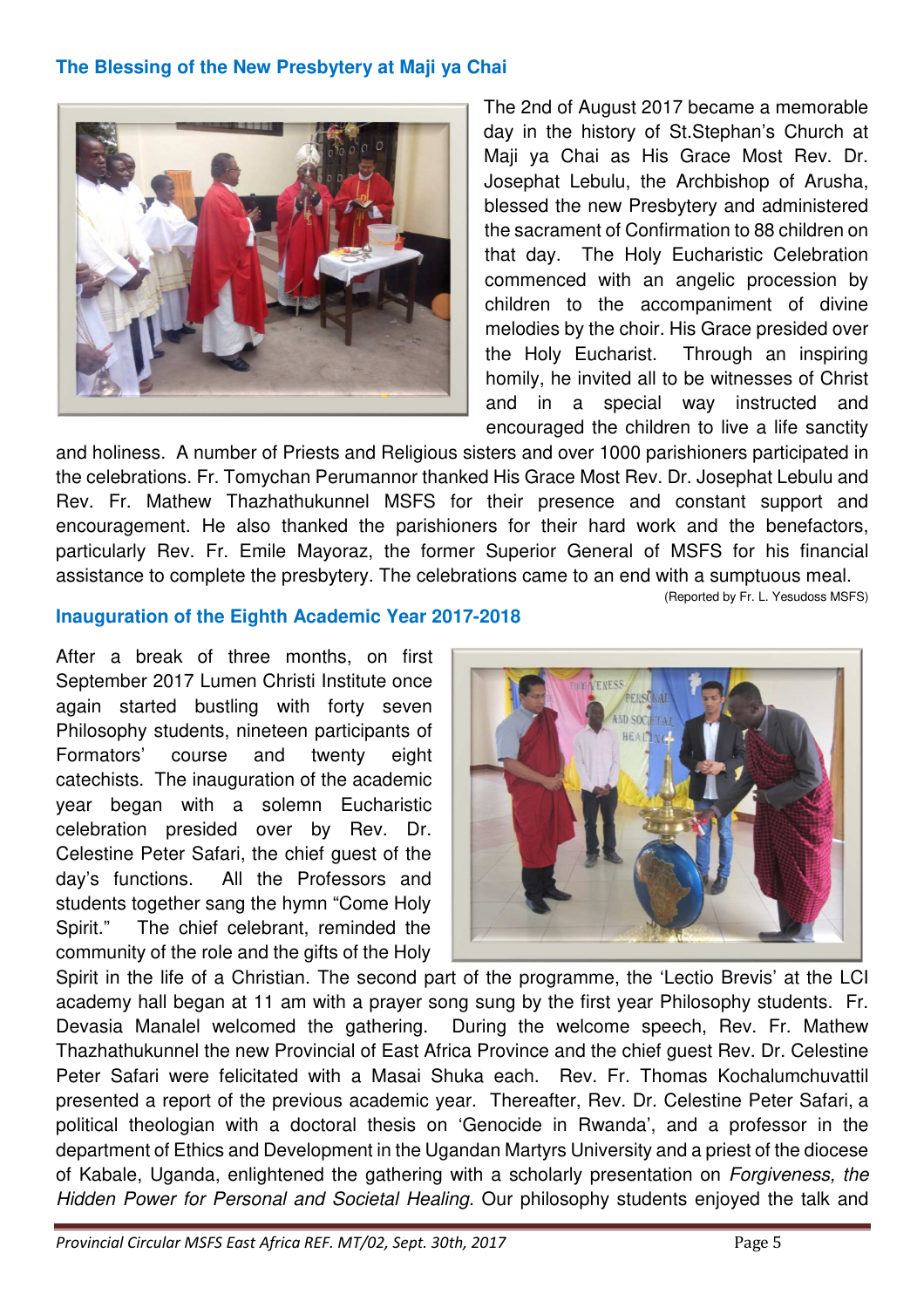responded with a series of clarifications. In his message Fr. Mathew Thazhathukunnel, the newly appointed Provincial of East Africa Province of the MSFS advised the students to develop a philosophy of life during their academic studies. The vote of thanks proposed by Brother Moses Okose marked the end of the Inaugural function.

(Reported by Fr. Devasia Manalel MSFS)

## **Promotion to the Order of Diaconate**

The following scholastics are promoted to the Order of Diaconate:

- Musyimi Patrick Titus
- Mwovi Francis Kyule
- Nabende Simon Peter
- Pendanath Martin John

They will be ordained Deacons on 28<sup>th</sup> October, 2017 at Jordan University College, Morogoro.

### **Transfers and Appointments**

**Fr. Joby Maruthomalayil** is transferred from Osia Parish from 6<sup>th</sup> of November, 2017 and is designated to the new mission at Namutumba-Kalamira, Jinja Diocese, Uganda from 15<sup>th</sup> of November, 2017. He will reside at Namunyumya Parish until the presbytery is ready at Namutumba. He will continue to be a member of MSFS Osia Community, until an MSFS Community is established in Namutumba-Kalamira.

**Fr. Santhosh Paul Prakashbhavan** is transferred from MSFS Novitiate Community, Kihaba from 3<sup>rd</sup> of Novermber, 2017 and is appointed as the Superior of MSFS Community Osia and is also designated to be appointed as the parish priest of St. Jude Catholic Church, Osia, Archdiocese of Tororo, Uganda, with effect from 12<sup>th</sup> November, 2017.

**Fr. Stephen Nadakuzhackal**, a Priest from the diocese of Srikakulam, India, is appointed to the MSFS Community, Ipuli with effect from 27<sup>th</sup> September, 2017.

**Fr. Jonathan Muema** is appointed to the MSFS Community, Bukene and is designated to be appointed as the assistant parish priest of St. Charles Lwanga and his companions' Church, Bukene, Archdiocese of Tabora, with effect from 5<sup>th</sup> October, 2017.

**Fr. Amal Neerolickal** is appointed to the MSFS Community at Dumila and is designated to be appointed as the assistant parish priest of St. Francis de Sales Church, Dumila, Diocese of Morogoro, with the effect from from 5<sup>th</sup> of October, 2017.

**Fr. Lawrence Ssebowa** is appointed to the MSFS Community, Mlolongo and is designated to be appointed as the assistant parish priest of St. Joseph Catholic Church, Mlolongo, Diocese of Machakos, Kenya, with effect from 17<sup>th</sup> December 2017. However from October 5<sup>th</sup> to December 16<sup>th</sup>, 2017 he is assigned to the MSFS Community Chera.

**Fr. Ibrahim Kisegerwa** is appointed to the MSFS Community, Lububu and is designated to be appointed as the assistant parish priest of Our Lady of Grace Church, Lububu, Archdiocese of Tabora, with effect from 5<sup>th</sup> of October, 2017.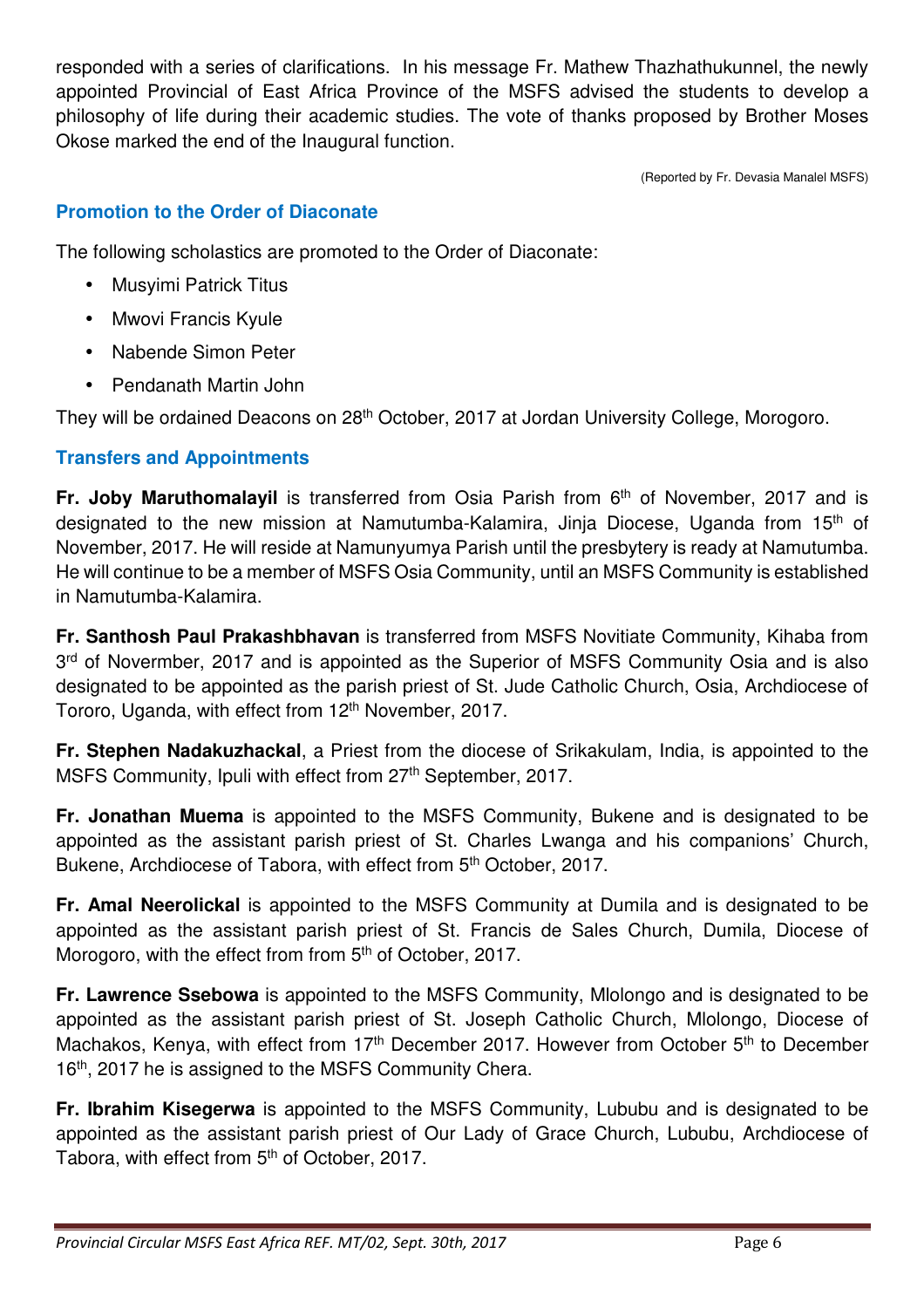**Fr. Gerald Mabiriizi** is appointed to the MSFS Community, Mji Mpya Relini and is designated to be appointed as the ssistant parish priest of Our Lady of Compassion, Mji Mpya Relini, Archdiocese of Dar es Salaam, with effect from 1<sup>st</sup> of February, 2018. However he is assigned to MSFS Novitiate Community, Kibaha from October 10<sup>th</sup>, 2017 to January 31<sup>st</sup>, 2018.

### **Budget 2018**

I request every community/Institution/parish to kindly send the budget for 2018 to the office of the Provincial Bursar by 10<sup>th</sup> of November 2017.

### **Pocket Money**

The Provincial Council has decided to introduce pocket money system in the Province from October 2017. The priest confreres in Tanzania will receive Tsh. 60,000, in Kenya: Ksh. 3,000 and in Uganda: Ush. 100,000. The scholastics will receive Tsh. 40.000 from November 2017.

### **Provincial Vicar**

**Fr. Jacob Thekkekara** will be the Provincial Vicar in my absence from 2<sup>nd</sup> to 23<sup>rd</sup> October 2017.

### **Home Holidays**

**Fr. P. Johnson Napolean** is on home holidays from September 30<sup>th</sup> to December 15<sup>th</sup>, 2017.

### **Obituray**

**Fr. Tony LOPEZ** of Pune Province passed away on 1<sup>st</sup> of September, 2017. He was 74 year old.

**Fr. Théodore VANNAY** of Franco-Swiss Province passed away on 12<sup>th</sup> of September, 2017. He was 83 years old.

### **My Tentative Schedule**

| Date               | Programme                                          |
|--------------------|----------------------------------------------------|
| 01 October         | Parish Feast: Mji Mpya Relini                      |
| 02.                | Meeting with CMC Sisters; Flight to India          |
| $04 - 5$           | Golden Jubilee of SFS Seminary, Ettumannor, India. |
| 06                 | SFS Bhavan, Angamaly                               |
| $07 - 17$          | Retreat and PIF-PEA Meetings                       |
| $18 - 19$          | SFS Bhavan, Angamaly                               |
| 23                 | <b>Flight to Tanzania</b>                          |
| 28                 | Diaconate Ordination, Morogoro                     |
| 30                 | LCI                                                |
| 03 November        | Kenya                                              |
| 06                 | Uganda                                             |
| 12                 | Ngurdoto                                           |
| $13 - 30$          | LCI                                                |
| $04 - 08$ December | Provincial Council Meeting, Morogoro               |